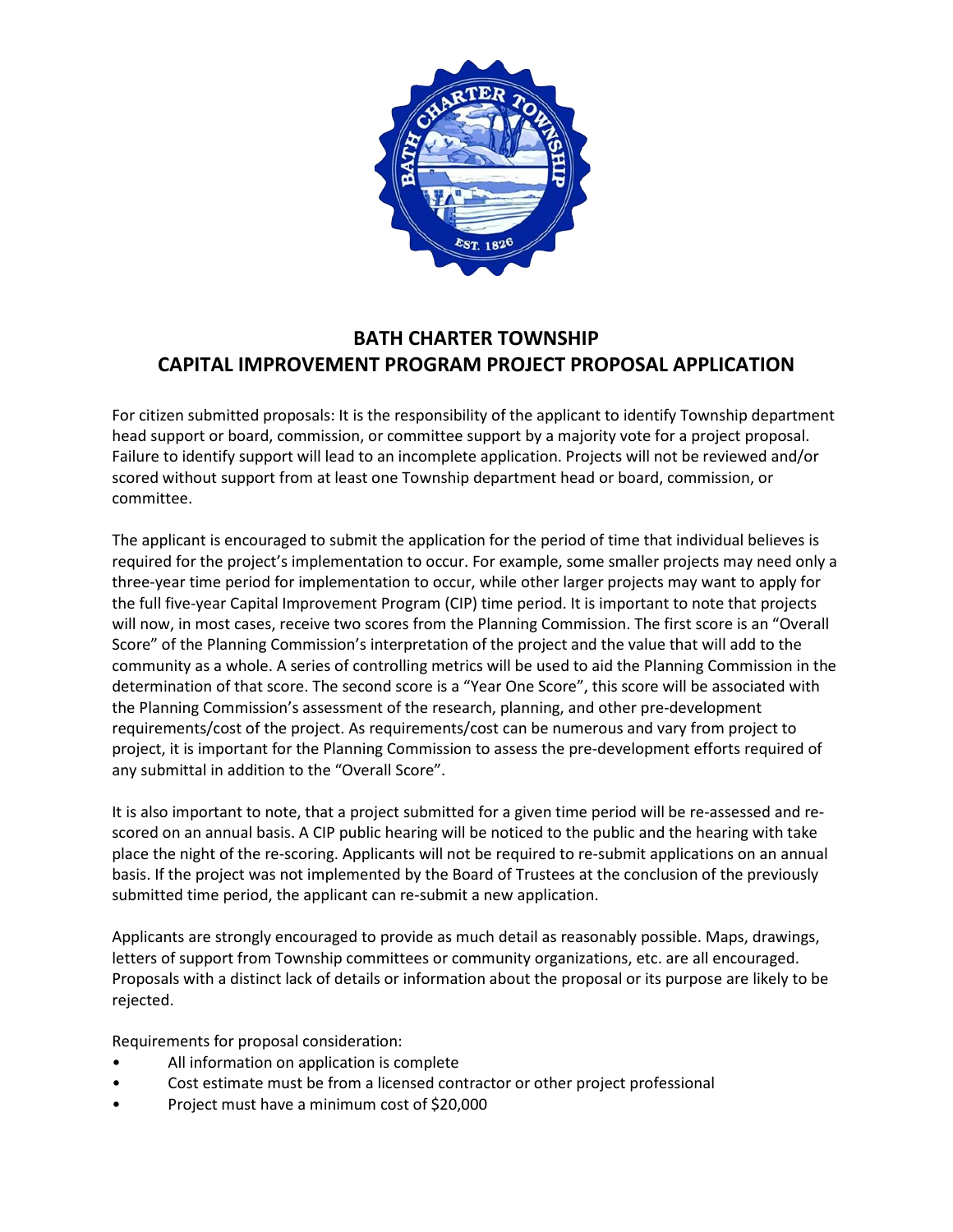- Proposed project must have a useful life of five or more years
- Must have support from at least one Township department head or board, commission, or committee by a majority vote.

For the purposes of this Capital Improvement Plan, capital improvements are generally projects related to land acquisition or infrastructure construction/improvement.

Examples of CIP Projects:

- Road construction/repaving
- Land acquisition
- Trail construction
- Sewer improvements
- Right-of-way acquisition
- Sidewalk improvement/replacement/construction
- Replacement of Township vehicles

The following are NOT CIP projects:

- Routine maintenance
- New software or hardware

NOTICE: SUBMISSION OF A COMPLETED PROJECT PROPOSAL APPLICATION DOES NOT GUARANTEE THAT IT WILL BE REVIEWED AND/OR SCORED.

Please submit the completed application to the Township Planner on or before Friday, July 15, 2022. The submission should include all project materials required for a completed application.

Applications may be submitted via th[e Google Form](https://forms.gle/mRfAWHAXwt9DoKsr9) or in-person at the Township Offices, 14480 Webster Road, Bath MI 48808.

If applicants have questions, they can contact Township Planner Miles Roblyer by email at mroblyer@bathtownship.us or by phone at (517) 641-5166.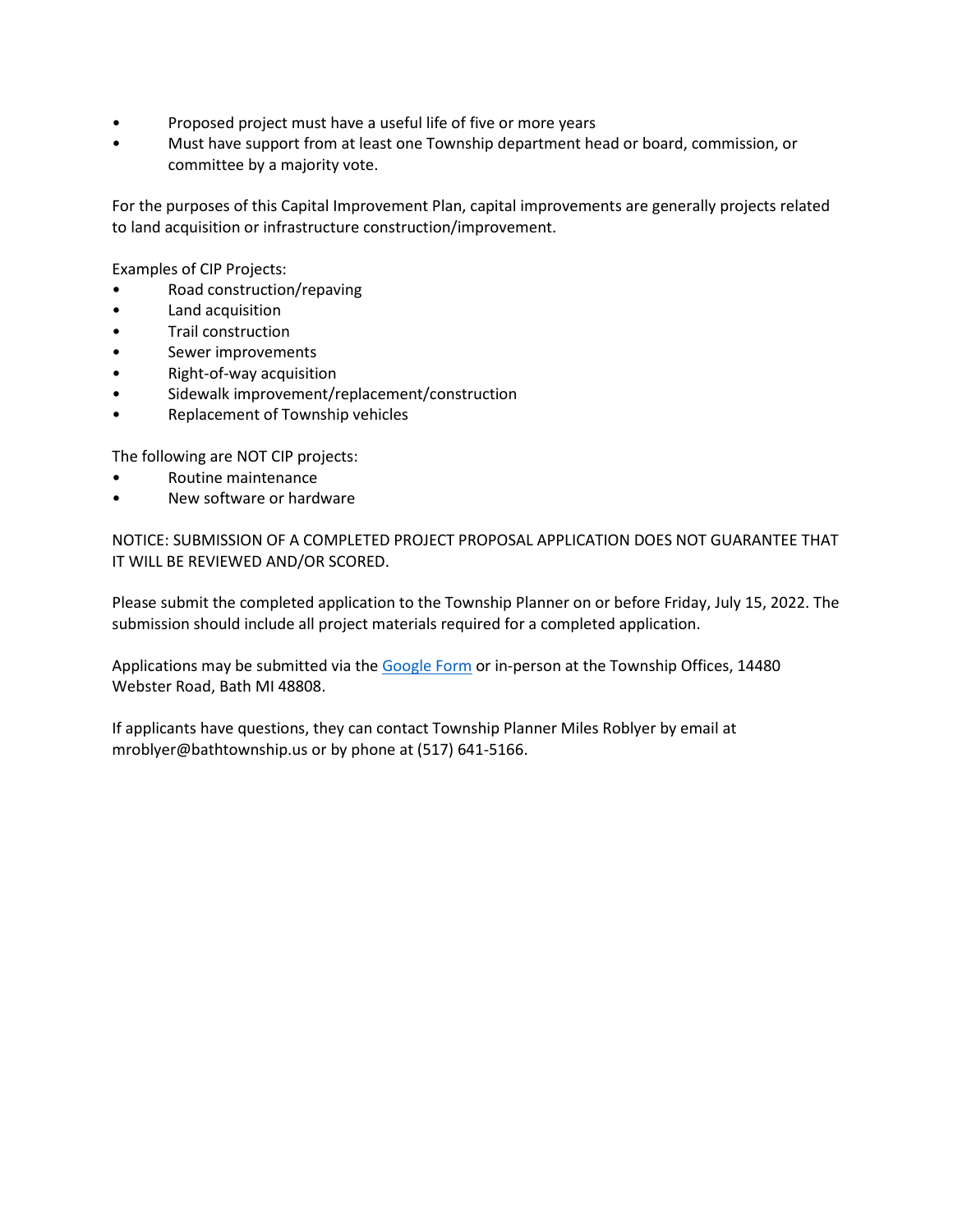| Project Description (attach additional sheets if necessary):                     |
|----------------------------------------------------------------------------------|
| ,我们也不能在这里的时候,我们也不能在这里的时候,我们也不能会在这里,我们也不能会在这里的时候,我们也不能会在这里的时候,我们也不能会在这里的时候,我们也不能会 |
|                                                                                  |
| Project Purpose (attach additional sheets if necessary):                         |
| ,我们也不能在这里的时候,我们也不能在这里的时候,我们也不能会在这里,我们也不能会在这里的时候,我们也不能会在这里的时候,我们也不能会在这里的时候,我们也不能会 |
|                                                                                  |
|                                                                                  |
|                                                                                  |
|                                                                                  |